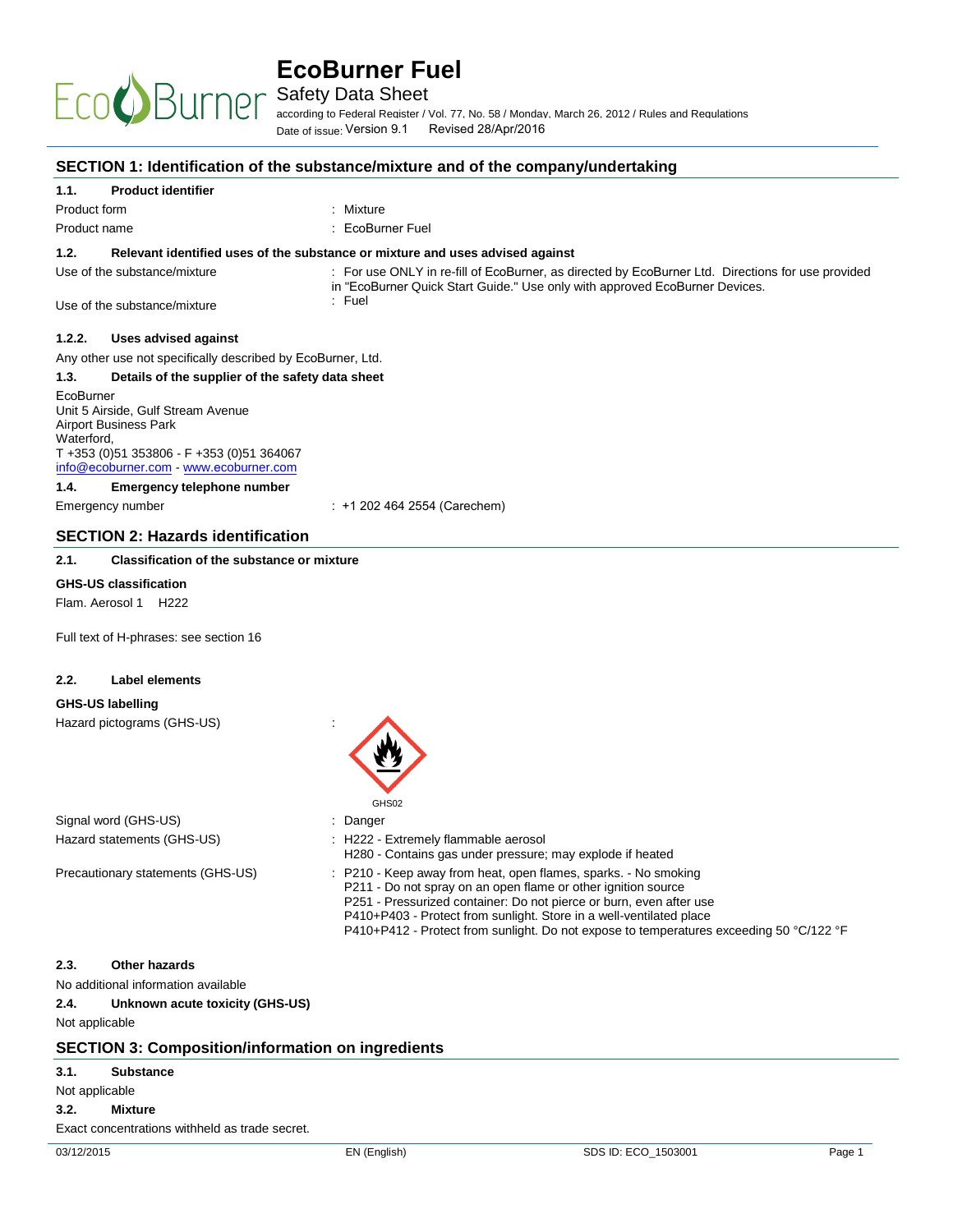## Safety Data Sheet

according to Federal Register / Vol. 77, No. 58 / Monday, March 26, 2012 / Rules and Regulations

| <b>Name</b> | <b>Product identifier</b> | $\frac{9}{6}$ | <b>GHS-US classification</b> |
|-------------|---------------------------|---------------|------------------------------|
| n-Butane    | (CAS No) 106-97-8         | $70 - 90$     | Flam. Gas 1. H220            |
| Propane     | (CAS No) 74-98-6          | $10 - 30$     | Flam. Gas 1. H220            |
| Isobutane   | (CAS No) 75-28-5          | — 5           | Flam. Gas 1. H220            |

Full text of H-phrases: see section 16

### **SECTION 4: First aid measures**

| Description of first aid measures<br>4.1.                           |                                                                                                                                                                                        |
|---------------------------------------------------------------------|----------------------------------------------------------------------------------------------------------------------------------------------------------------------------------------|
| First-aid measures general                                          | : Never give anything by mouth to an unconscious person. If you feel unwell, seek medical<br>advice (show the label where possible).                                                   |
| First-aid measures after inhalation                                 | : Remove victim to fresh air and keep at rest in a position comfortable for breathing. Artificial<br>respiration and/or oxygen if necessary. Call a POISON CENTER or doctor/physician. |
| First-aid measures after skin contact                               | : Thaw frosted parts with lukewarm water. Do no rub affected area. Get medical advice/attention.                                                                                       |
| First-aid measures after eye contact                                | : Direct contact with the eyes is likely to be irritating.                                                                                                                             |
| First-aid measures after ingestion                                  | : Not expected to present a significant ingestion hazard under anticipated conditions of normal<br>use.                                                                                |
| 4.2.<br>Most important symptoms and effects, both acute and delayed |                                                                                                                                                                                        |
| Symptoms/injuries after inhalation                                  | : In high concentrations: Anesthetic effects. Shortness of breath. Inhalation of vapours may<br>cause respiratory irritation. Headache. Dizziness. Nausea.                             |
| Symptoms/injuries after skin contact                                | : May cause moderate irritation. Rapid evaporation of the liquid may cause frostbite.                                                                                                  |
| Symptoms/injuries after eye contact                                 | : This gas is non-irritating; but direct contact with liquefied/pressurized gas or frost particles may<br>produce severe and possibly permanent eye damage from freeze burns.          |

## **4.3. Indication of any immediate medical attention and special treatment needed**

Treat symptomatically.

#### **SECTION 5: Firefighting measures**

| 5.1. | <b>Extinguishing media</b> |
|------|----------------------------|
|      |                            |

| Suitable extinguishing media<br>Unsuitable extinguishing media |                                |                                                       | : Carbon dioxide. Dry chemical. Foam. Water spray. Water fog.<br>: Do not use a heavy water stream.                                        |  |  |
|----------------------------------------------------------------|--------------------------------|-------------------------------------------------------|--------------------------------------------------------------------------------------------------------------------------------------------|--|--|
|                                                                |                                |                                                       |                                                                                                                                            |  |  |
| 5.2.                                                           |                                | Special hazards arising from the substance or mixture |                                                                                                                                            |  |  |
| Fire hazard                                                    |                                |                                                       | : Extremely flammable aerosol.                                                                                                             |  |  |
| Explosion hazard                                               |                                |                                                       | : Heat may build pressure, rupturing closed containers, spreading fire and increasing risk of<br>burns and injuries.                       |  |  |
| Reactivity                                                     |                                |                                                       | : No dangerous reactions known.                                                                                                            |  |  |
| 5.3.                                                           | <b>Advice for firefighters</b> |                                                       |                                                                                                                                            |  |  |
| Precautionary measures fire                                    |                                |                                                       | : Stop leak if safe to do so.                                                                                                              |  |  |
| Firefighting instructions                                      |                                |                                                       | : DO NOT fight fire when fire reaches explosives. Evacuate area.                                                                           |  |  |
| Protection during firefighting                                 |                                |                                                       | : Do not enter fire area without proper protective equipment, including respiratory protection. Use<br>self-contained breathing apparatus. |  |  |

### **SECTION 6: Accidental release measures**

| 6.1.             | Personal precautions, protective equipment and emergency procedures |  |                                                                                                                                                                        |
|------------------|---------------------------------------------------------------------|--|------------------------------------------------------------------------------------------------------------------------------------------------------------------------|
| General measures |                                                                     |  | : No open flames. No smoking. Isolate from fire, if possible, without unnecessary risk. Remove<br>ignition sources. Use special care to avoid static electric charges. |
| 6.1.1.           | For non-emergency personnel                                         |  |                                                                                                                                                                        |
|                  | Protective equipment                                                |  | : Do not breathe aerosol. Refer to section 8.2.                                                                                                                        |
|                  | Emergency procedures                                                |  | : Stop leak, if possible without risk. Keep upwind. Evacuate unnecessary personnel.                                                                                    |
| 6.1.2.           | For emergency responders                                            |  |                                                                                                                                                                        |
|                  | Protective equipment                                                |  | $\therefore$ Do not breathe aerosol. Refer to section 8.2.                                                                                                             |
|                  | Emergency procedures                                                |  | : Stop leak if safe to do so. Eliminate every possible source of ignition. Evacuate unnecessary<br>personnel. Keep upwind.                                             |

#### **6.2. Environmental precautions**

Notify authorities if product enters sewers or public waters. Do not discharge into drains or the environment.

#### **6.3. Methods and material for containment and cleaning up**

| For containment | : Eliminate all ignition sources. |
|-----------------|-----------------------------------|
|-----------------|-----------------------------------|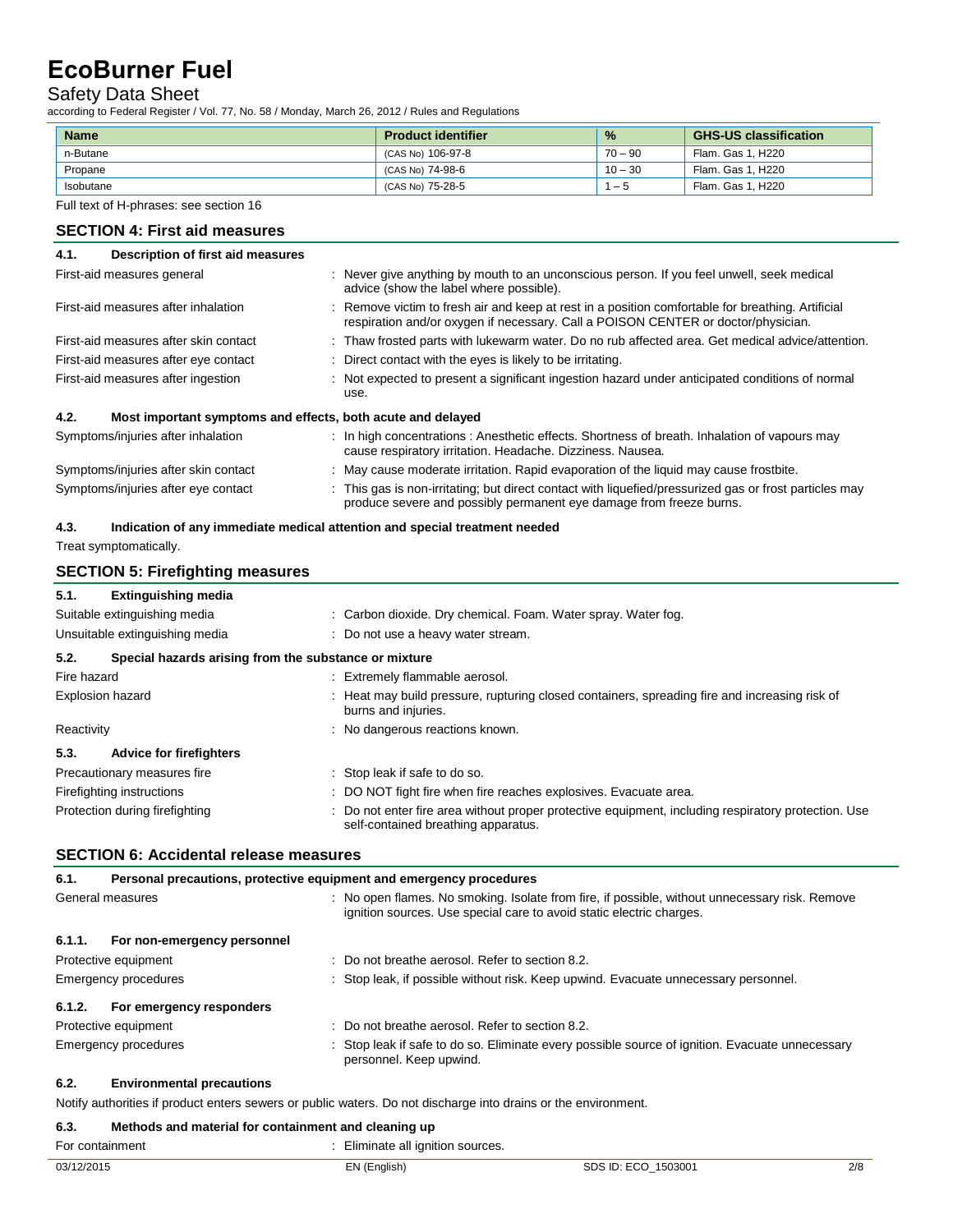## Safety Data Sheet

according to Federal Register / Vol. 77, No. 58 / Monday, March 26, 2012 / Rules and Regulations

Methods for cleaning up **interpretional** : Notify environmental authorities.

## **6.4. Reference to other sections**

Section 13: disposal information. Section 7: safe handling. Section 8: personal protective equipment.

#### **SECTION 7: Handling and storage**

| 7.1.         | <b>Precautions for safe handling</b>                         |                                                                                                                                                                                |
|--------------|--------------------------------------------------------------|--------------------------------------------------------------------------------------------------------------------------------------------------------------------------------|
|              | Additional hazards when processed                            | : Handle empty containers with care because residual vapours are flammable. Pressurized<br>container: Do not pierce or burn, even after use                                    |
|              | Precautions for safe handling                                | : Do not spray on an open flame or other ignition source.                                                                                                                      |
|              | Hygiene measures                                             | : Wash hands and other exposed areas with mild soap and water before eating, drinking or<br>smoking and when leaving work. Do not eat, drink or smoke when using this product. |
| 7.2.         | Conditions for safe storage, including any incompatibilities |                                                                                                                                                                                |
|              | Technical measures                                           | : Avoid static electricity discharges. No flames, no sparks. Eliminate all sources of ignition                                                                                 |
|              | Storage conditions                                           | : Do not expose to temperatures exceeding 50 $\degree$ C/ 122 $\degree$ F. Keep in fireproof place.                                                                            |
|              | Incompatible materials                                       | : Heat sources. Direct sunlight.                                                                                                                                               |
| Storage area |                                                              | : Store in dry, cool, well-ventilated area.                                                                                                                                    |
| 7.3.         | Specific end use(s)                                          |                                                                                                                                                                                |
| Fuel.        |                                                              |                                                                                                                                                                                |

#### **SECTION 8: Exposure controls/personal protection**

| <b>Control parameters</b> |  |                                                       |  |  |  |
|---------------------------|--|-------------------------------------------------------|--|--|--|
| n-Butane (106-97-8)       |  |                                                       |  |  |  |
|                           |  | $1000$ ppm                                            |  |  |  |
|                           |  | $1000$ ppm                                            |  |  |  |
|                           |  |                                                       |  |  |  |
|                           |  | ACGIH TWA (ppm)<br>ACGIH STEL (ppm)<br>Not applicable |  |  |  |

| <b>Isobutane (75-28-5)</b> |                  |            |  |  |
|----------------------------|------------------|------------|--|--|
| ACGIH                      | ACGIH TWA (ppm)  | $1000$ ppm |  |  |
| ACGIH                      | ACGIH STEL (ppm) | $1000$ ppm |  |  |
| OSHA                       | Not applicable   |            |  |  |

| <b>Propane (74-98-6)</b> |                                     |                        |  |  |
|--------------------------|-------------------------------------|------------------------|--|--|
| <b>ACGIH</b>             | Not applicable                      |                        |  |  |
| OSHA                     | OSHA PEL (TWA) (mg/m <sup>3</sup> ) | 1800 mg/m <sup>3</sup> |  |  |
| OSHA                     | OSHA PEL (TWA) (ppm)                | $1000$ ppm             |  |  |

#### **8.2. Exposure controls**

| Appropriate engineering controls | : Provide local exhaust or general room ventilation.                                                                                                                                                                                |
|----------------------------------|-------------------------------------------------------------------------------------------------------------------------------------------------------------------------------------------------------------------------------------|
| Personal protective equipment    | : Avoid all unnecessary exposure. Accidental release of the contents: avoid leaks.                                                                                                                                                  |
| Hand protection                  | : None under normal use. It is a good industrial hygiene practice to minimize skin contact. In<br>case of repeated or prolonged contact wear gloves. Insulated gloves.                                                              |
| Eye protection                   | : None under normal use. In case of aerosol production: protective goggles.                                                                                                                                                         |
| Respiratory protection           | : No special respiratory protection equipment is recommended under normal conditions of use<br>with adequate ventilation. In case of inadequate ventilation wear respiratory protection. Use<br>self-contained breathing apparatus. |

#### **SECTION 9: Physical and chemical properties**

| Information on basic physical and chemical properties<br>9.1. |                     |                     |     |
|---------------------------------------------------------------|---------------------|---------------------|-----|
| Physical state                                                | : Gas               |                     |     |
| Appearance                                                    | : Aerosol.          |                     |     |
| Colour                                                        | : Colourless        |                     |     |
| Odour                                                         | : Sweet petroleum   |                     |     |
| Odour threshold                                               | : No data available |                     |     |
| pH                                                            | : No data available |                     |     |
| 03/12/2015                                                    | EN (English)        | SDS ID: ECO 1503001 | 3/8 |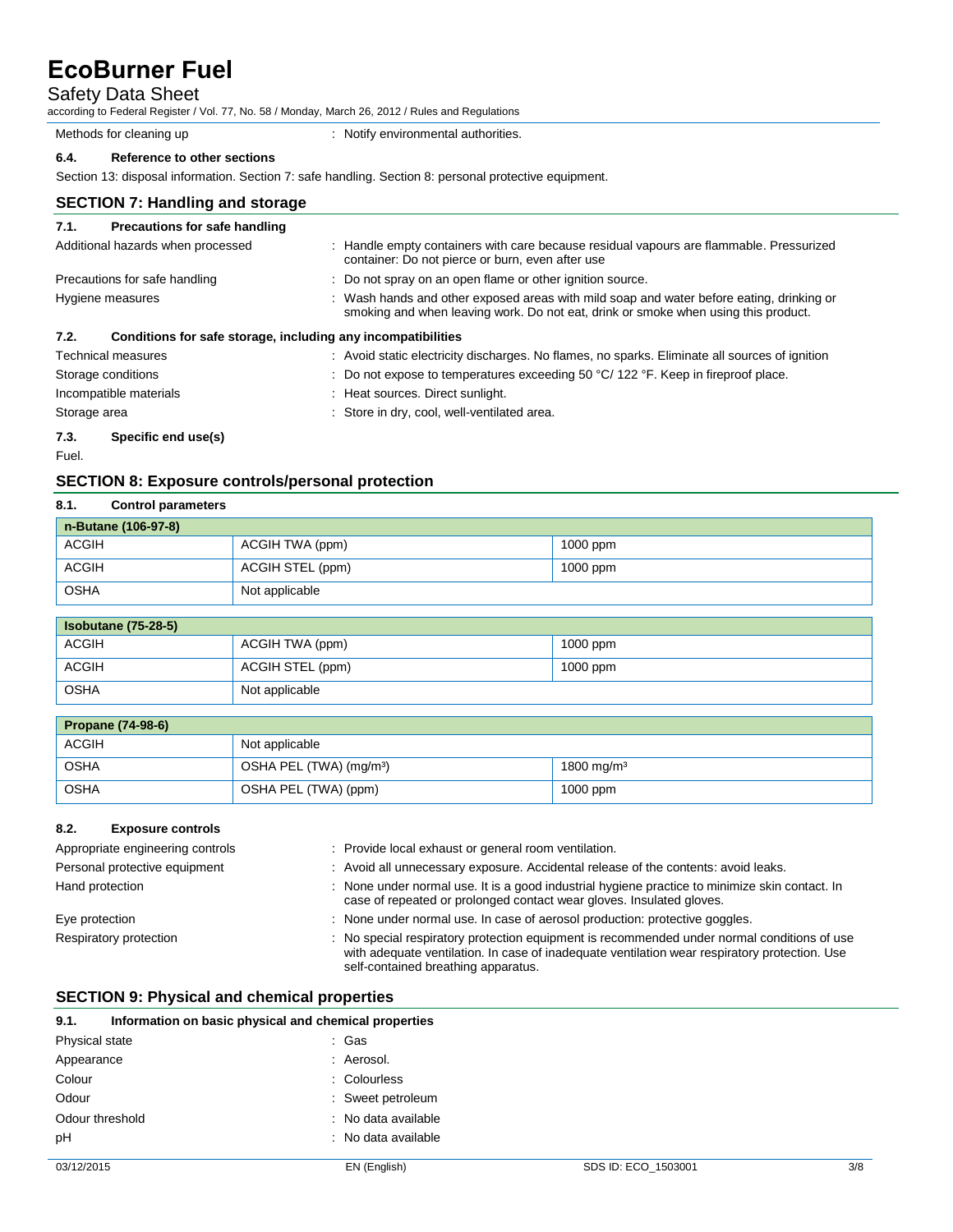## Safety Data Sheet

according to Federal Register / Vol. 77, No. 58 / Monday, March 26, 2012 / Rules and Regulations

| Melting point                               | No data available                    |
|---------------------------------------------|--------------------------------------|
| Freezing point                              | No data available                    |
| Boiling point                               | : -42.2 - -0.5 °C (-1.1 - 31.1 °F)   |
| Flash point                                 | $-104.4$ °C ( $-156$ °F (estimated)) |
| Relative evaporation rate (butyl acetate=1) | No data available                    |
| Relative evaporation rate (ether=1)         | : > 1                                |
| Flammability (solid, gas)                   | No data available                    |
| Explosive limits                            | No data available                    |
| <b>Explosive properties</b>                 | No data available                    |
| Oxidising properties                        | No data available                    |
| Vapour pressure                             | $:~$ 40 PSIG @ 70 °F                 |
| Relative density                            | 0.567                                |
| Relative vapour density at 20 °C            | 1.886                                |
| Solubility                                  | : Water: 0.008 % @ 70 °F             |
| Log Pow                                     | No data available                    |
| Log Kow                                     | No data available                    |
| Auto-ignition temperature                   | No data available                    |
| Decomposition temperature                   | No data available                    |
| Viscosity                                   | $0.084 - 0.14$ cP liquid             |
| Viscosity, kinematic                        | No data available                    |
| Viscosity, dynamic                          | No data available                    |
| <b>Other information</b><br>9.2.            |                                      |

VOC content : 100 %

#### **SECTION 10: Stability and reactivity**

#### **10.1. Reactivity**

No dangerous reactions known.

#### **10.2. Chemical stability**

Extremely flammable aerosol. Contains gas under pressure; may explode if heated. Extreme risk of explosion by shock, friction, fire or other sources of ignition.

#### **10.3. Possibility of hazardous reactions**

Hazardous polymerization will not occur.

### **10.4. Conditions to avoid**

Heat. Sparks. Open flame. Direct sunlight. Overheating.

#### **10.5. Incompatible materials**

Strong oxidizers. Alkali. Strong mineral acids.

#### **10.6. Hazardous decomposition products**

Carbon monoxide. Mixture of hydrocarbons.

### **SECTION 11: Toxicological information**

| 11.1.                         | Information on toxicological effects             |  |                             |
|-------------------------------|--------------------------------------------------|--|-----------------------------|
| Acute toxicity                |                                                  |  | $\therefore$ Not classified |
| Skin corrosion/irritation     |                                                  |  | $\therefore$ Not classified |
| Serious eye damage/irritation |                                                  |  | $\therefore$ Not classified |
|                               | Respiratory or skin sensitisation                |  | $\therefore$ Not classified |
|                               | Germ cell mutagenicity                           |  |                             |
| Carcinogenicity               |                                                  |  | $\therefore$ Not classified |
| Reproductive toxicity         |                                                  |  | $\therefore$ Not classified |
|                               | Specific target organ toxicity (single exposure) |  | : Not classified            |
| exposure)                     | Specific target organ toxicity (repeated         |  | : Not classified            |
| Aspiration hazard             |                                                  |  | $\therefore$ Not classified |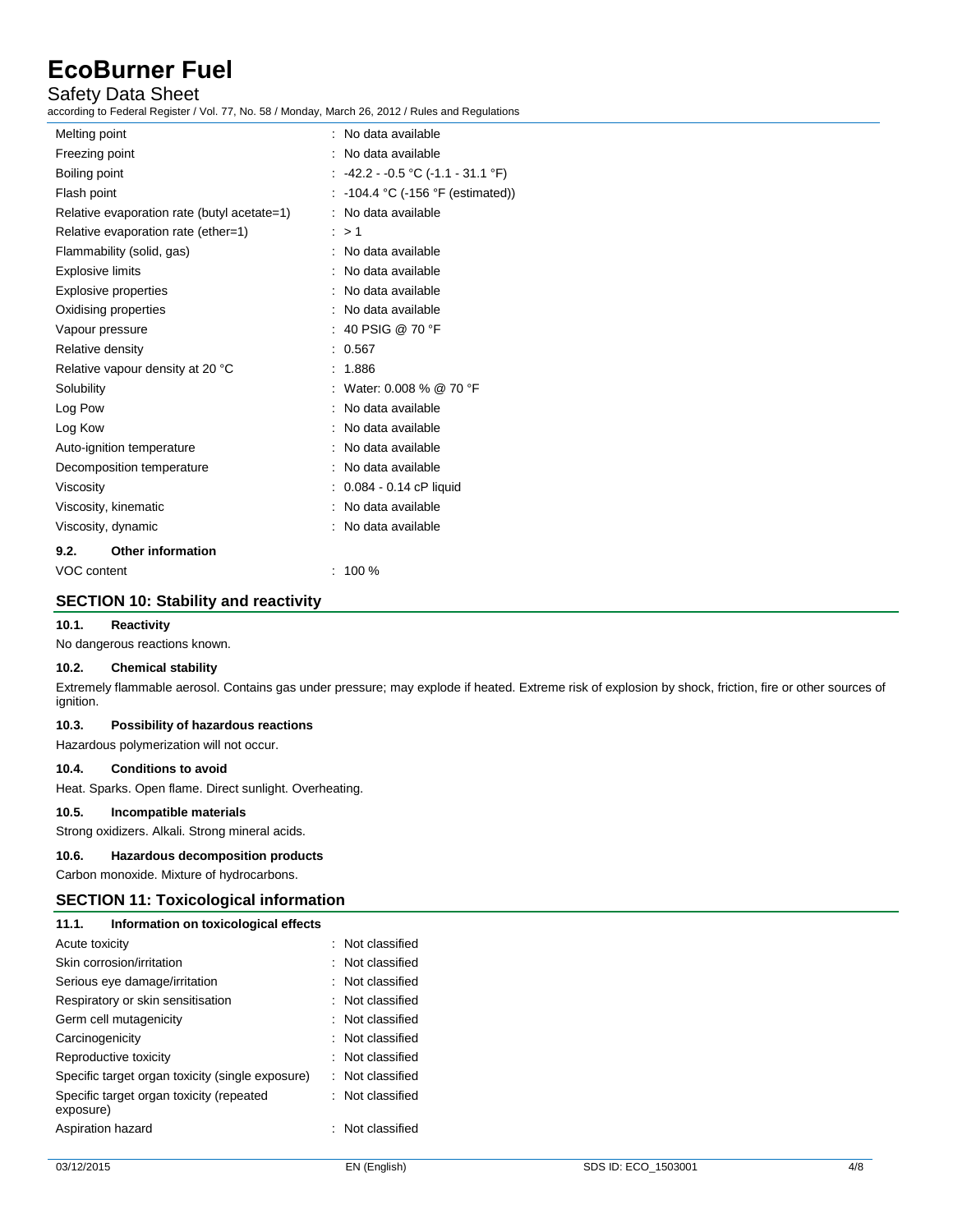# Safety Data Sheet<br>according to Federal Register / \

according to Federal Register / Vol. 77, No. 58 / Monday, March 26, 2012 / Rules and Regulations

| according to Federal Register / Vol. 77, No. 58 / Monday, March 26, 2012 / Rules and Regulations |                                                                                                                                                                               |
|--------------------------------------------------------------------------------------------------|-------------------------------------------------------------------------------------------------------------------------------------------------------------------------------|
| Symptoms/injuries after inhalation                                                               | : In high concentrations: Anesthetic effects. Shortness of breath. Inhalation of vapours may<br>cause respiratory irritation. Headache. Dizziness. Nausea.                    |
| Symptoms/injuries after skin contact                                                             | : May cause moderate irritation. Rapid evaporation of the liquid may cause frostbite.                                                                                         |
| Symptoms/injuries after eye contact                                                              | : This gas is non-irritating; but direct contact with liquefied/pressurized gas or frost particles may<br>produce severe and possibly permanent eye damage from freeze burns. |
| Likely routes of exposure                                                                        | : Inhalation; Skin and eye contact.                                                                                                                                           |
| <b>SECTION 12: Ecological information</b>                                                        |                                                                                                                                                                               |
| 12.1.<br><b>Toxicity</b>                                                                         |                                                                                                                                                                               |
| No additional information available                                                              |                                                                                                                                                                               |
| 12.2.<br>Persistence and degradability                                                           |                                                                                                                                                                               |
| No additional information available                                                              |                                                                                                                                                                               |
| 12.3.<br><b>Bioaccumulative potential</b>                                                        |                                                                                                                                                                               |
| No additional information available                                                              |                                                                                                                                                                               |
| 12.4.<br><b>Mobility in soil</b>                                                                 |                                                                                                                                                                               |
| No additional information available                                                              |                                                                                                                                                                               |
| 12.5.<br>Other adverse effects                                                                   |                                                                                                                                                                               |
| No additional information available                                                              |                                                                                                                                                                               |
|                                                                                                  |                                                                                                                                                                               |
| <b>SECTION 13: Disposal considerations</b>                                                       |                                                                                                                                                                               |
| 13.1.<br>Waste treatment methods                                                                 |                                                                                                                                                                               |
| Sewage disposal recommendations                                                                  | : Do not dispose of waste into sewer.                                                                                                                                         |
| Waste disposal recommendations                                                                   | : Container under pressure. Do not drill or burn even after use. Dispose in a safe manner in<br>accordance with local/national regulations.                                   |
| Additional information                                                                           | : Flammable vapours may accumulate in the container.                                                                                                                          |
| <b>SECTION 14: Transport information</b>                                                         |                                                                                                                                                                               |
| In accordance with DOT                                                                           |                                                                                                                                                                               |
| Transport document description                                                                   | : UN1950 Aerosols, flammable                                                                                                                                                  |
| UN-No.(DOT)                                                                                      | : UN1950                                                                                                                                                                      |
| Proper Shipping Name (DOT)                                                                       | : Aerosols                                                                                                                                                                    |
|                                                                                                  | : 2.1 - Class 2.1 - Flammable gas 49 CFR 173.115                                                                                                                              |
| Department of Transportation (DOT) Hazard<br>Classes                                             | : 2.1 - Flammable gas                                                                                                                                                         |
| Hazard labels (DOT)                                                                              |                                                                                                                                                                               |
|                                                                                                  |                                                                                                                                                                               |



 **Additional information** 

Other information **contains the contract of the contract of the contract of the contract of the contract of the contract of the contract of the contract of the contract of the contract of the contract of the contract of th** 

#### **ADR**

| Transport document description | : UN 1950 AEROSOLS, 2.1, (D) |  |
|--------------------------------|------------------------------|--|
| Class (ADR)                    | : 2 Gases                    |  |
| Classification code (ADR)      | : 5F                         |  |
| Danger labels (ADR)            | 2.1 Flammable gases          |  |
|                                |                              |  |

| Tunnel restriction code (ADR) | : D       |
|-------------------------------|-----------|
| I Q                           | $\div$ 11 |
| Excepted quantities (ADR)     | ÷Е        |

 $\therefore$  E0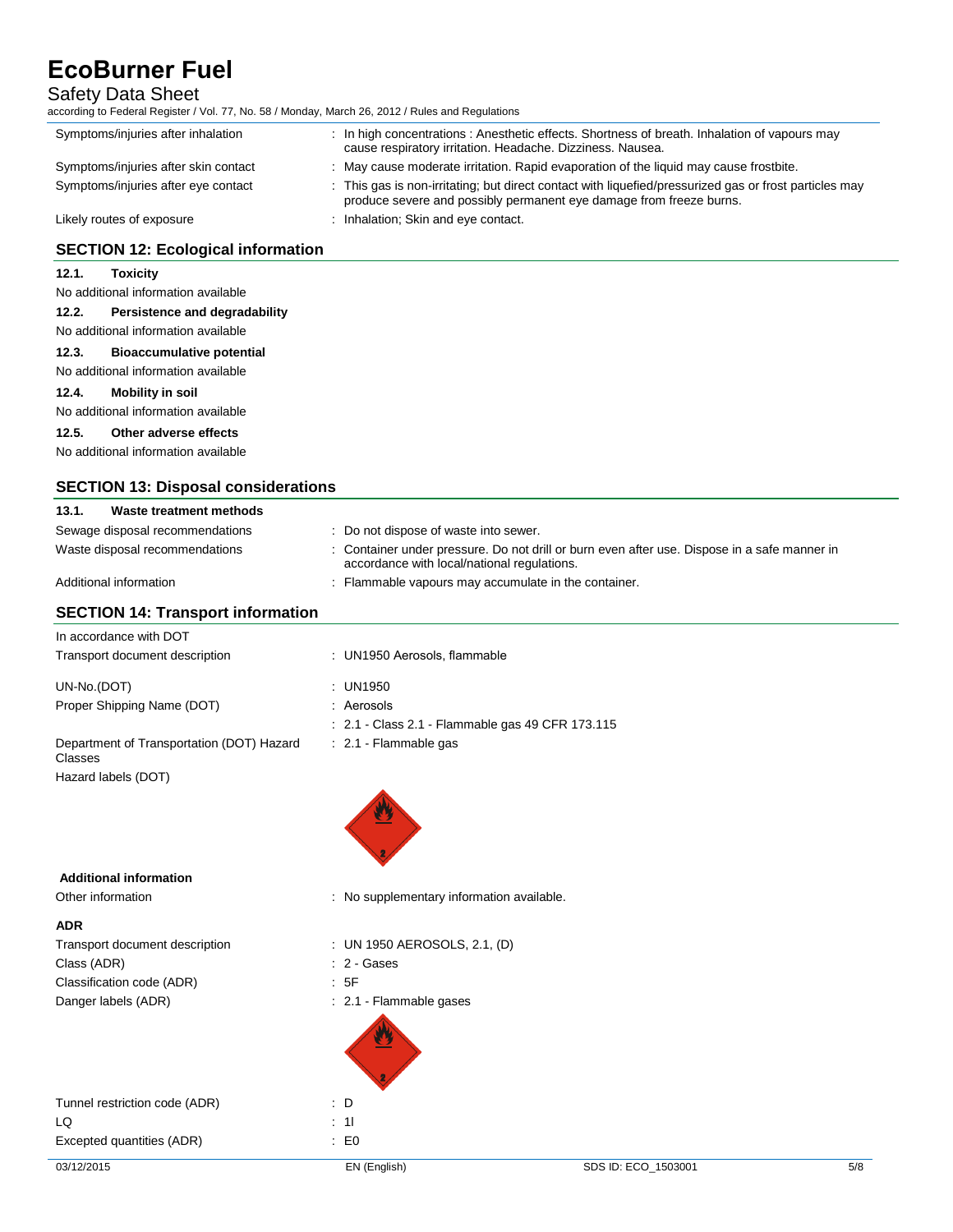### Safety Data Sheet

according to Federal Register / Vol. 77, No. 58 / Monday, March 26, 2012 / Rules and Regulations

| <b>Transport by sea</b>     |                       |
|-----------------------------|-----------------------|
| UN-No. (IMDG)               | : 1950                |
| Proper Shipping Name (IMDG) | : AEROSOLS            |
| Class (IMDG)                | $: 2 - \text{Gases}$  |
| Air transport               |                       |
| UN-No.(IATA)                | : 1950                |
| Proper Shipping Name (IATA) | : Aerosols, flammable |
| Class (IATA)                | : 2                   |

### **SECTION 15: Regulatory information**

| 15.1. US Federal regulations                                              |  |  |
|---------------------------------------------------------------------------|--|--|
| n-Butane (106-97-8)                                                       |  |  |
| Listed on the United States TSCA (Toxic Substances Control Act) inventory |  |  |
| <b>Isobutane (75-28-5)</b>                                                |  |  |
| Listed on the United States TSCA (Toxic Substances Control Act) inventory |  |  |
| <b>Propane (74-98-6)</b>                                                  |  |  |
| Listed on the United States TSCA (Toxic Substances Control Act) inventory |  |  |
|                                                                           |  |  |

#### **15.2. International regulations**

#### **CANADA**

**n-Butane (106-97-8)**

| Listed on the Canadian DSL (Domestic Substances List) inventory. |  |
|------------------------------------------------------------------|--|
|                                                                  |  |

#### **Isobutane (75-28-5)**

Listed on the Canadian DSL (Domestic Substances List) inventory.

#### **Propane (74-98-6)**

Listed on the Canadian DSL (Domestic Substances List) inventory.

#### **EU-Regulations**

**n-Butane (106-97-8)**

Listed on the EEC inventory EINECS (European Inventory of Existing Commercial Chemical Substances)

#### **Isobutane (75-28-5)**

Listed on the EEC inventory EINECS (European Inventory of Existing Commercial Chemical Substances)

#### **Propane (74-98-6)**

Listed on the EEC inventory EINECS (European Inventory of Existing Commercial Chemical Substances)

#### **Classification according to Regulation (EC) No. 1272/2008 [CLP]**

Aerosol 1 H222;H229

Full text of H-phrases: see section 16

**Classification according to Directive 67/548/EEC [DSD] or 1999/45/EC [DPD]**

F+; R12

#### **15.2.2. National regulations**

#### **n-Butane (106-97-8)**

Listed on PICCS (Philippines Inventory of Chemicals and Chemical Substances)

Listed on IECSC (Inventory of Existing Chemical Substances Produced or Imported in China)

Listed on KECI (Korean Existing Chemicals Inventory)

Listed on NZIoC (New Zealand Inventory of Chemicals)

Listed on Taiwan National Chemical Inventory

Listed on the AICS (Australian Inventory of Chemical Substances)

Listed on the Chinese Catalog of Hazardous Chemicals.

Listed on the Japanese ENCS (Existing & New Chemical Substances) inventory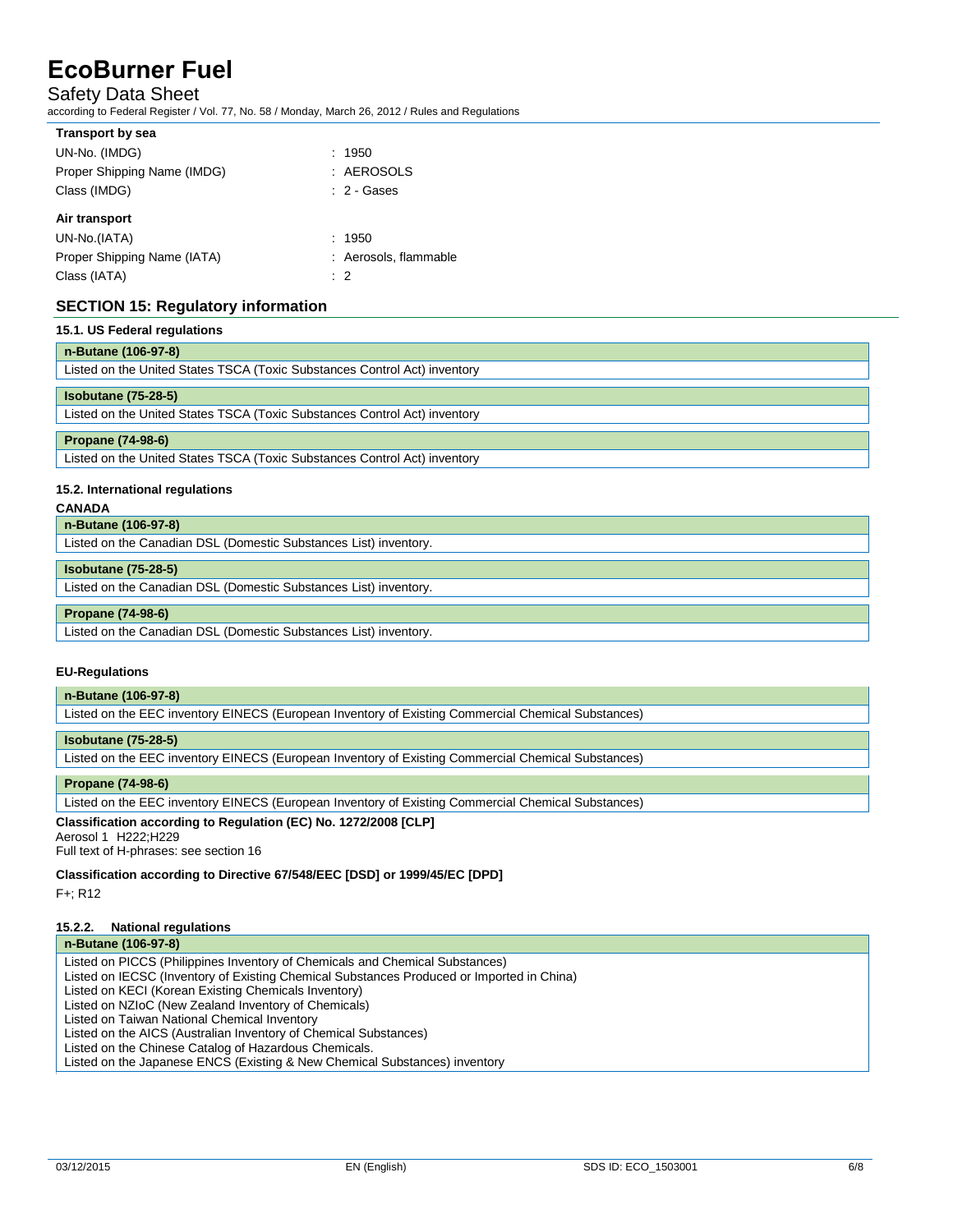## Safety Data Sheet

according to Federal Register / Vol. 77, No. 58 / Monday, March 26, 2012 / Rules and Regulations

#### **Isobutane (75-28-5)**

Listed on KECI (Korean Existing Chemicals Inventory) Listed on IECSC (Inventory of Existing Chemical Substances Produced or Imported in China) Listed on NZIoC (New Zealand Inventory of Chemicals)

Listed on PICCS (Philippines Inventory of Chemicals and Chemical Substances)

Listed on Taiwan National Chemical Inventory

Listed on the AICS (Australian Inventory of Chemical Substances)

Listed on the Japanese ENCS (Existing & New Chemical Substances) inventory

#### **Propane (74-98-6)**

Listed on PICCS (Philippines Inventory of Chemicals and Chemical Substances)

Listed on IECSC (Inventory of Existing Chemical Substances Produced or Imported in China)

Listed on KECI (Korean Existing Chemicals Inventory)

Listed on NZIoC (New Zealand Inventory of Chemicals)

Listed on Taiwan National Chemical Inventory

Listed on the AICS (Australian Inventory of Chemical Substances)

Listed on the Chinese Catalog of Hazardous Chemicals.

Listed on the Japanese ENCS (Existing & New Chemical Substances) inventory

#### **15.3. US State regulations**

#### **n-Butane (106-97-8)**

U.S. - New Jersey - Right to Know Hazardous Substance List U.S. - Pennsylvania - RTK (Right to Know) List

### **Isobutane (75-28-5)**

U.S. - New Jersey - Right to Know Hazardous Substance List

#### **Propane (74-98-6)**

U.S. - New Jersey - Right to Know Hazardous Substance List

U.S. - Pennsylvania - RTK (Right to Know) List

#### **SECTION 16: Other information**

| Indication of changes      | : Original Document.                                                                                                                                    |
|----------------------------|---------------------------------------------------------------------------------------------------------------------------------------------------------|
| Data sources               | : ACGIH (American Conference of Governement Industrial Hygienists).                                                                                     |
|                            | European Chemicals Agency (ECHA) C&L Inventory database. Accessed at<br>http://echa.europa.eu/web/quest/information-on-chemicals/cl-inventory-database. |
|                            | Krister Forsberg and S.Z. Mansdorf, "Quick Selection Guide to Chemical Protective Clothing",<br>Fifth Edition.                                          |
|                            | NIOSH Occupational Health Guide for chemical Substances - Vol. II, September, 1978.                                                                     |
|                            | National Fire Protection Association. Fire Protection Guide to Hazardous Materials: 10th<br>edition.                                                    |
|                            | <b>TSCA Chemical Substance Inventory. Accessed at</b><br>http://www.epa.gov/oppt/existingchemicals/pubs/tscainventory/howto.html.                       |
|                            | OSHA 29CFR 1910.1200 Hazard Communication Standard.                                                                                                     |
| Abbreviations and acronyms | : CAS (Chemical Abstracts Service) number.                                                                                                              |
|                            | ATE: Acute Toxicity Estimate.                                                                                                                           |
|                            | CLP: Classification, Labelling, Packaging.                                                                                                              |
|                            | EC50: Environmental Concentration associated with a response by 50% of the test population.                                                             |
|                            | GHS: Globally Harmonized System (of Classification and Labeling of Chemicals).                                                                          |
|                            | LD50: Lethal Dose for 50% of the test population.                                                                                                       |
|                            | NOEC: No Observable Effect Concentration.                                                                                                               |
|                            | OSHA: Occupational Safety & Health Administration.                                                                                                      |
|                            | PNEC: Predicted No Effect Level.                                                                                                                        |
|                            | STEL: Short Term Exposure Limits.                                                                                                                       |
|                            | <b>TSCA: Toxic Substances Control Act.</b>                                                                                                              |
|                            | TWA: Time Weight Average.                                                                                                                               |
| Training advice            | Normal use of this product shall imply use in accordance with the instructions on the packaging.                                                        |